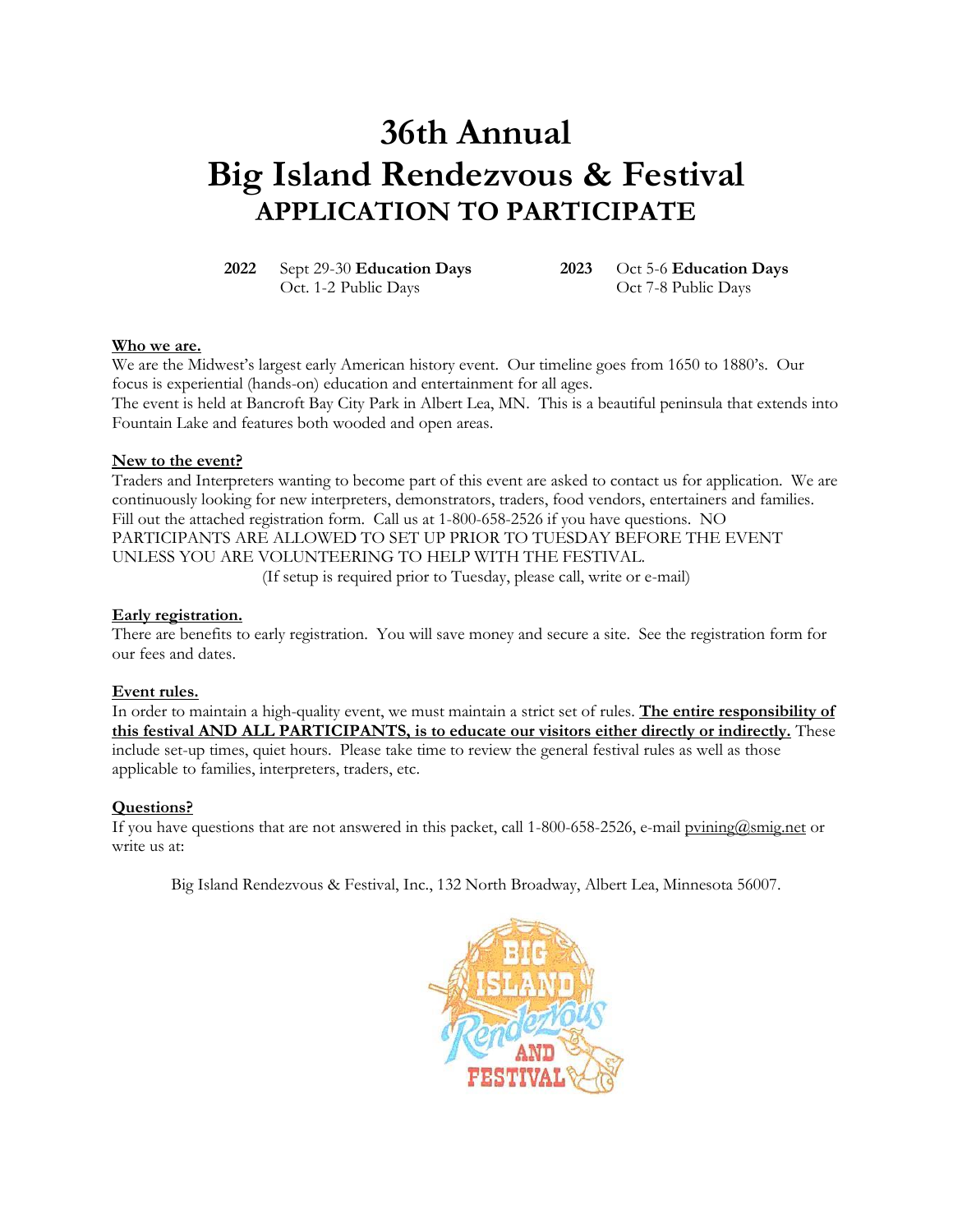|                 | Tues.-Wed.   | Thursdav           | Friday                  | Saturday  | Sunday                      |
|-----------------|--------------|--------------------|-------------------------|-----------|-----------------------------|
|                 | Sept 28-29   | September 30       | October 1               | October 2 | October 3                   |
| Times vehicles  | $8:00$ AM on | $6:00$ to 7:30 AM. | 6:00 to 7:30 AM         | No Time   | After                       |
| allowed on site |              | 4:00 to 8:00 PM    | after $4:00 \text{ PM}$ |           | $5:00 \text{ PM (approx.)}$ |

## **General Arrival/Departure Rules**

## **Arrival/set-up**

- Set up only in space designated **AND DO NOT ARRIVE PRIOR TO TUESDAY UNLESS VOLUNTEERING TO HELP.**
- No set-up during event hours, after 10 PM or before 6:00 AM.
- Unload A.S.A.P. and remove vehicle and park in designated area.
- Keep tent ropes out of traffic patterns and service roads.
- Do not dig trenches in or around your camp.
- Fire pits are allowed when you leave, replace plug and water it.
- All tents and displayed items must be historically accurate. \*

### **During event hours**

## **The entire responsibility of this festival AND ALL PARTICIPANTS, is to educate visitors directly or indirectly.**

- Use only period-correct drinking and eating ware.  $*$
- Each family is asked to educate the visitors.
- No smoking of non-period cigarettes, cigars, pipes, etc. in public view. \*
- Keep ALL modern (non-period) conveniences out of sight including enamelware (except in Pioneer Town). \*
- Remain in full period dress (including shoes, coats, eyewear etc.) let us know if medical problems impact this and we will try to work with you. \*

## **At all times**

- No fighting or other disturbances.
- Never carry a loaded firearm on site or shoot in unauthorized areas or at unauthorized times. No inline, composite-stocked or stainless-steel muzzleloaders allowed.
- Keep your fire under control and do not leave it unattended.
- Keep pets under control and on a leash at all times. Clean up after your pets.
- No gas, electric or battery-powered lanterns.

## **Quiet hours**

In respect for those who must work, educate and entertain the public during this event, the following quiet hours will be enforced.

• Wednesday - Friday 10:30 PM to 6:00 AM Saturday – 11:00 PM to 6:00 AM

## **When you leave**

## NO TEARING DOWN PRIOR TO 4:00 PM WITHOUT WRITTEN PERMISSION FROM **STAFF**

## **PACK UP EVERYTHING PRIOR TO GETTING YOUR VEHICLE.**

- Pick up all garbage around your site.
- Replace plug in fire pit and water it.
- Return all unused firewood to where you originally picked it up.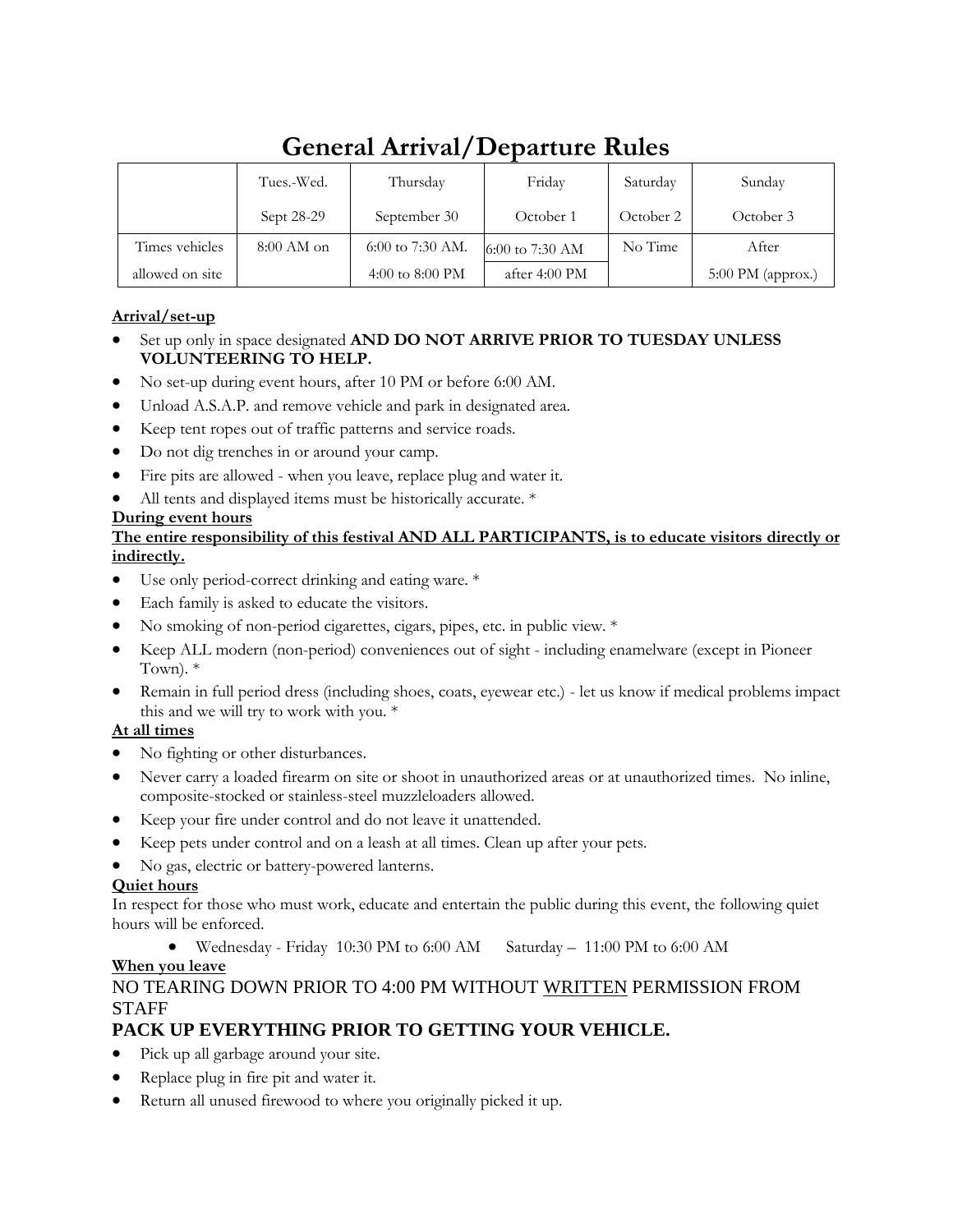### **PENALTIES**

All rules will be strictly enforced. Non-compliance may bring immediate removal from the event. Anyone blatantly disobeying the rules will not be invited back to the event.

**\*It will be YOUR responsibility to provide proper historic documentation for any questionable items in your area/space or on your person.**

## **Traders Rules\***

Who are the most important people at a rendezvous? They are the participants. The second most important people are the visitors that come see what we do. If we do a good job of entertaining them, some of them will join our ranks. If we do a poor job of entertaining them, they will probably never come again.

If the visitor first sees the trinkets and inappropriate items, the mental image they get reflects on all of us. If the first thing they see is a flea market, cheap carnie, freak show then we probably will not be able to change their mind. Rarely are these items flattering to behold. On the other hand, participants purchase items from the quality traders, as do the visitors. These items are generally purchased out of necessity or pride of ownership.

Most of us that have spent a lot of our lives collecting, learning, and showing what we have accomplished by attending rendezvous and educating the public, which helps all of us. To us, rendezvous is almost a spiritual way of life. Although none of us will ever be truly period correct to the nth degree, we all fit somewhere between the visitor who is interested and the participant who really gives it his all. The last thing we want to see is some participant taking the vitality out of the event purely for the almighty dollar.

Traders rules need to encourage the good traders. Sometimes it is easier to just develop a list of unacceptable items, rather than assume good intentions. No list can be complete or appropriate for every event. Please use the following list as a possible guide. It will be enforced by a trader rule committee of impeccable personalities and disputes or discrepancies to be handled professionally, not emotionally.

Participants that receive a warning from the Trade Committee, and do not comply with their request, they will not be invited back to Big Island Rendezvous and Festival.

**Here is a simple check to see if an item should be allowed or not. Do most participants purchase this item either periodically or regularly to enhance the rendezvous experience? If not, then it should be considered unacceptable.**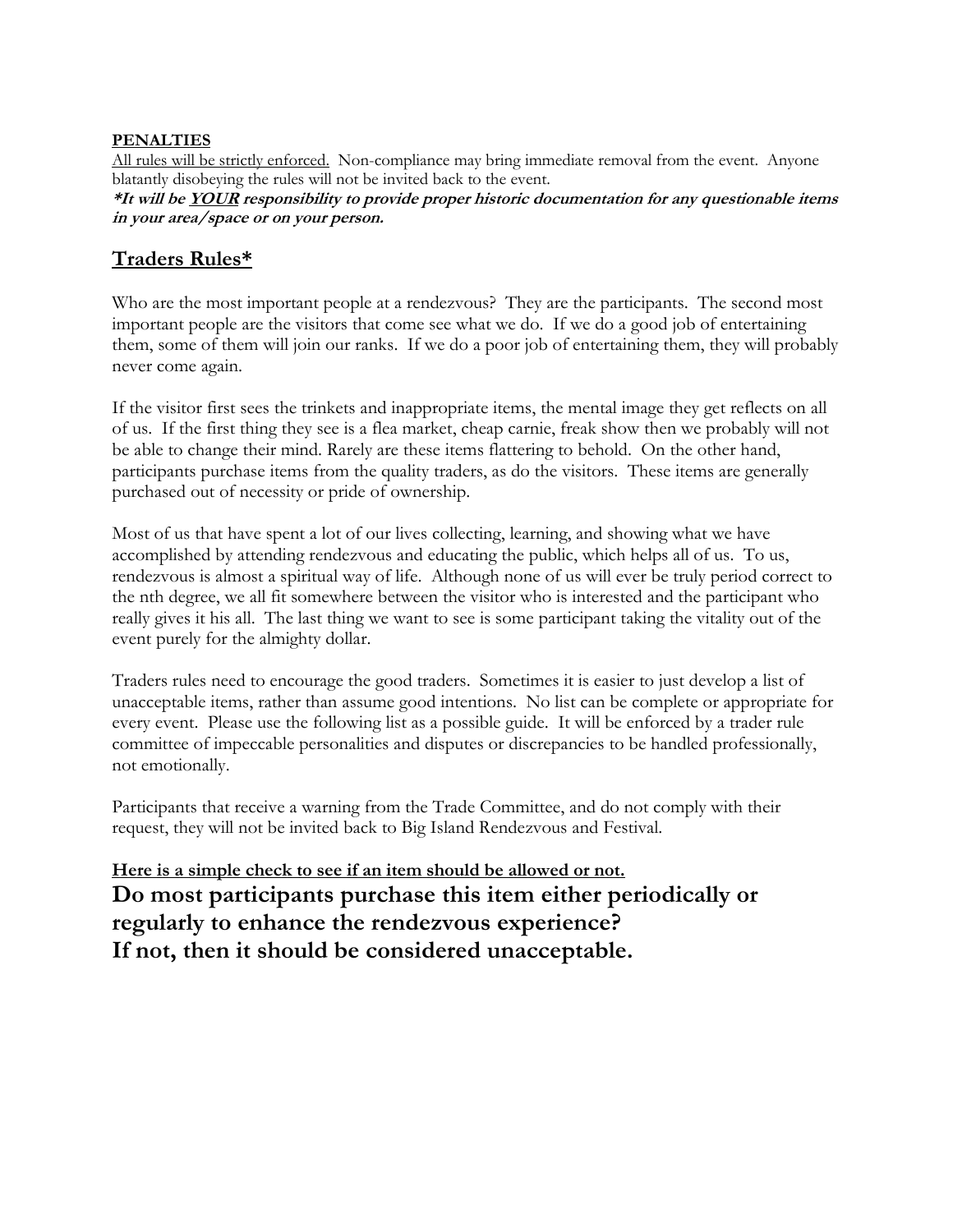## **General rules:**

Obviously any Federal, State, Tribal, and local law must take priority even if the item is period correct. Things like eagle feathers and other sensitive artifacts will be treated with respect and total compliance with the law.

All trade goods should be of pre-1840 design and materials. Certain concessions for safety are acceptable only when a reasonable pre-1840 and pre-1880 in Pioneer town item cannot be substituted. Example (Co2 ball discharger) If the item is of a post 1840 design or pre 1880 in Pioneer Town and materials it should be discreetly offered for sale via signage but not openly displayed.

Tapes, CD's, and videos that are packaged in plastic etc. or modern glossy four-color prints should be covered at all times.

Contemporary artwork and artistic depictions of Native American and Early America subjects should be of the period, on canvas. No depictions with fluorescent, chrome, or iridescent paint should be sold or displayed.

Jewelry should be documented to the period. Cheap trinket necklaces are unacceptable. It goes without saying that plastic beads and fluorescent feathers should also not be offered for sale.

Packaging, price marking and advertising should be made of pre-1840 (pre 1880 in Pioneer town) materials like leather, wood or paper. No plastic, Styrofoam, cellophane etc is allowed to be displayed. Stock items stored in modern packaging must be kept out of sight or covered at all times (blankets, books and patterns in plastic cases.)

Whistles and toy noise makers are not appreciated by anybody.

#### **"UNACCEPTABLE" items:**

African Bead Work- Jewelry, art Aluminum mugs Antler Art- Chandeliers, candleholders, non-period carvings, exotic carved, etc Artificial Sinew- Is accepted as a thread, not a decoration Arts and Crafts animals must be from North American Continent Audio Tapes- Not openly displayed (period books are ok) Australian Goods- Musical instruments, cloths Badges- Texas Ranger and Regulator Badges are acceptable in Pre-1840 area and only Pre-1880's badges in Pioneer town. Baja pullovers with hoods or pockets Ballpoint Pens unless disguised in a quill. No wooden body or animal heads Bead Work- Taiwan, doll necklaces, miniature beaded moccasins, plastic, Fima, no imported finished beadwork **other than Canadian** Belt Buckles- Any modern design Belts- Anything modern Bird Houses- decorated or painted gourds Boot knives or Pakistan knives of the fantasy nature Buckskin or cloth halter tops or dance hall dresses except in Pioneer town. Candles- Anything modern, scented, colored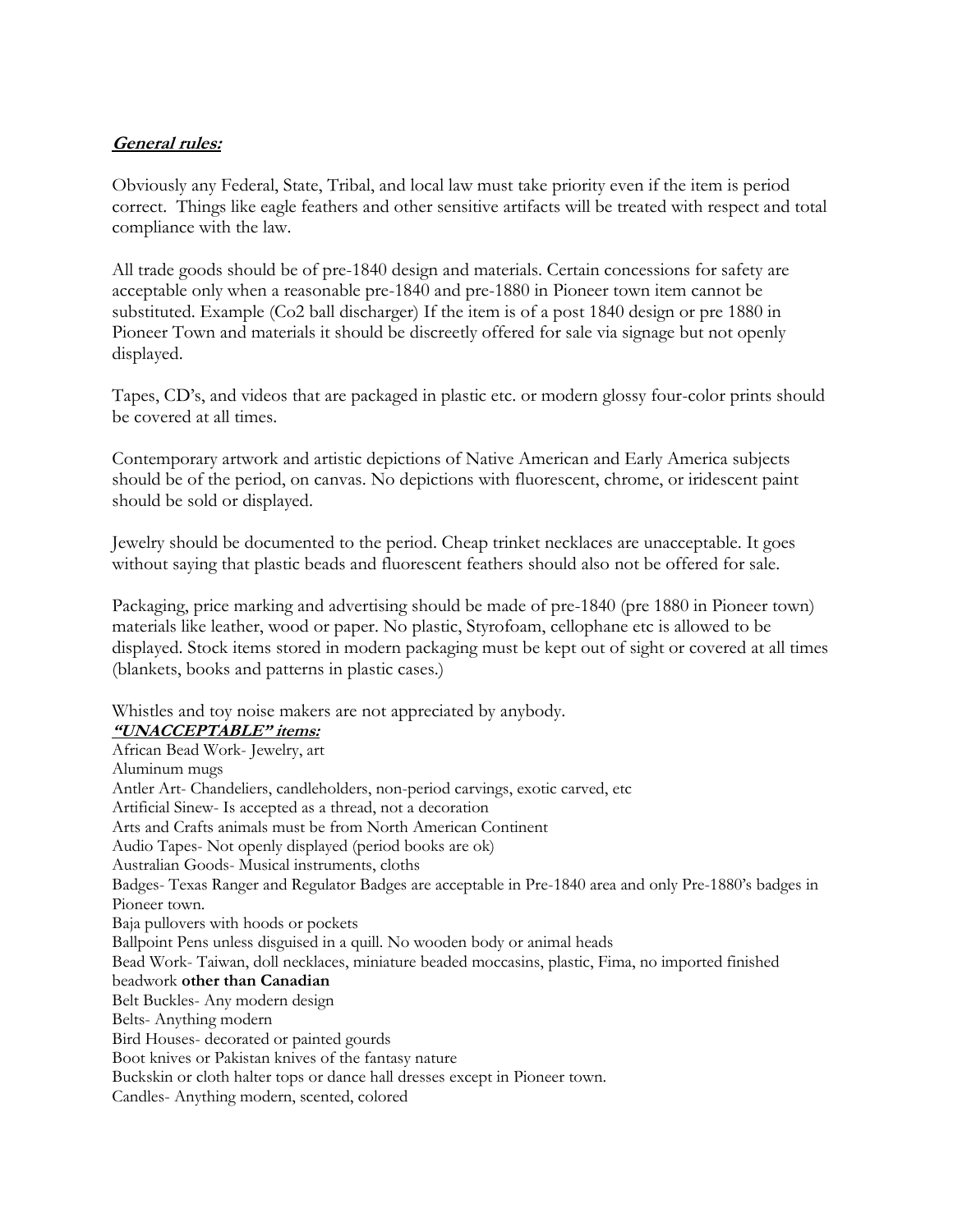Cap Guns including pop guns rubber band guns. Any toy that shoots a projectile. Ceramics- Modern vases, cups, pots, masks Chinese ring neck feathers (these are late 1800's) Cigarette Lighter Cases or Covers Civil War Era Goods except in Civil War area Claws and Teeth- Any illegal animal or animal not in keeping with the spirit of the rendezvous Clothing- Non-period zippers, plastic buttons, nylon Copper- Bracelets or other jewelry stamped with tipi or thunderbirds Cork (Pop) Guns Cowboy Era Goods- Clothing, riveted jeans, hats, boots except in Pioneer town Crafts- Non-period Crystal Ball- Necklaces, earrings (claw, hand, wizard) Dolls- Modern porcelain, rubber, Kachina, plastic parts, etc. except "period-correct" Dream Catchers (steel ringed and wooden rings) - Wall display, earrings, necklaces Enamel Ware (except in Pioneer town), aluminum ware, and cast ceramics in any area Fake fur hats and bags Fantasy jewelry or fantasy pewter…no dragons or wizards Fart Spoons Fasteners- Snaps, Velcro, zippers Feathers- Unnatural colors, illegal birds of prey, etc. (feathers dyed natural colors are ok) Fima- Beads and jewelry Fish Assholes- (Spaghetti O's relabeled) Flags that are not period correct Flutes-No bamboo or cane or tin whistles. Ceremonial Native American Pipes are acceptable Food Items- Excluding small food items Furs- Fake, dyed bright colors, fake coonskin caps Fuzzy animals or dyed rabbit feet. Natural color is ok Glasses- "John Lennon" sunglasses with plastic ear or nose pieces God's Eyes- Or other glass objects of a modern decorative nature Guns- Non-period revolvers and toy pop guns (cap lock rifles, Patterson ok) Pioneer town will accept firearms from pre 1880 (Henry Rifle, Spencer Rifle and Cartridge Colt Revolvers are ok) Hangers- Modern, wire (wood with metal hooks ok) Hat tacks, Pins, - No modern design Hats- Non-period hatpins, tacks, fake fur hatbands Horns- Exotic carved or raw, horns that are not native to North America Horse Shoe Puzzles Imported Beadwork except Canadian Incense/Scented- Oil In modern containers Inline ignition system firearms or those with composite materials or stainless barrels Key Chains- Any, including Rabbit foot, turkey foot Knives- "NON-PERIOD, folding fishing knives, plastic handles, multi-colored handles, snap sheathes, Pakistan-type with unnatural handles, boot knives, Malaysian-style kriss knives (wavy blades), Stainless Steel Knives will not be sold or displayed Lanterns- Pakistan-type (brass with etched glass), kerosene lanterns Magazines, Books- Not openly displayed (period books are ok) Mandalas Masks- Any modern design Mexican Blankets- fluorescent colors (old colors like Rio Grande are ok) Modern Jewelry- Rings, necklaces, earrings (excluding wedding rings) Money Clips- Any modern design Noise Makers- Any modern design, bamboo flutes, hand drums with two twisting beads, magnets, rotating drums. (Harmonicas and Jews harps are acceptable)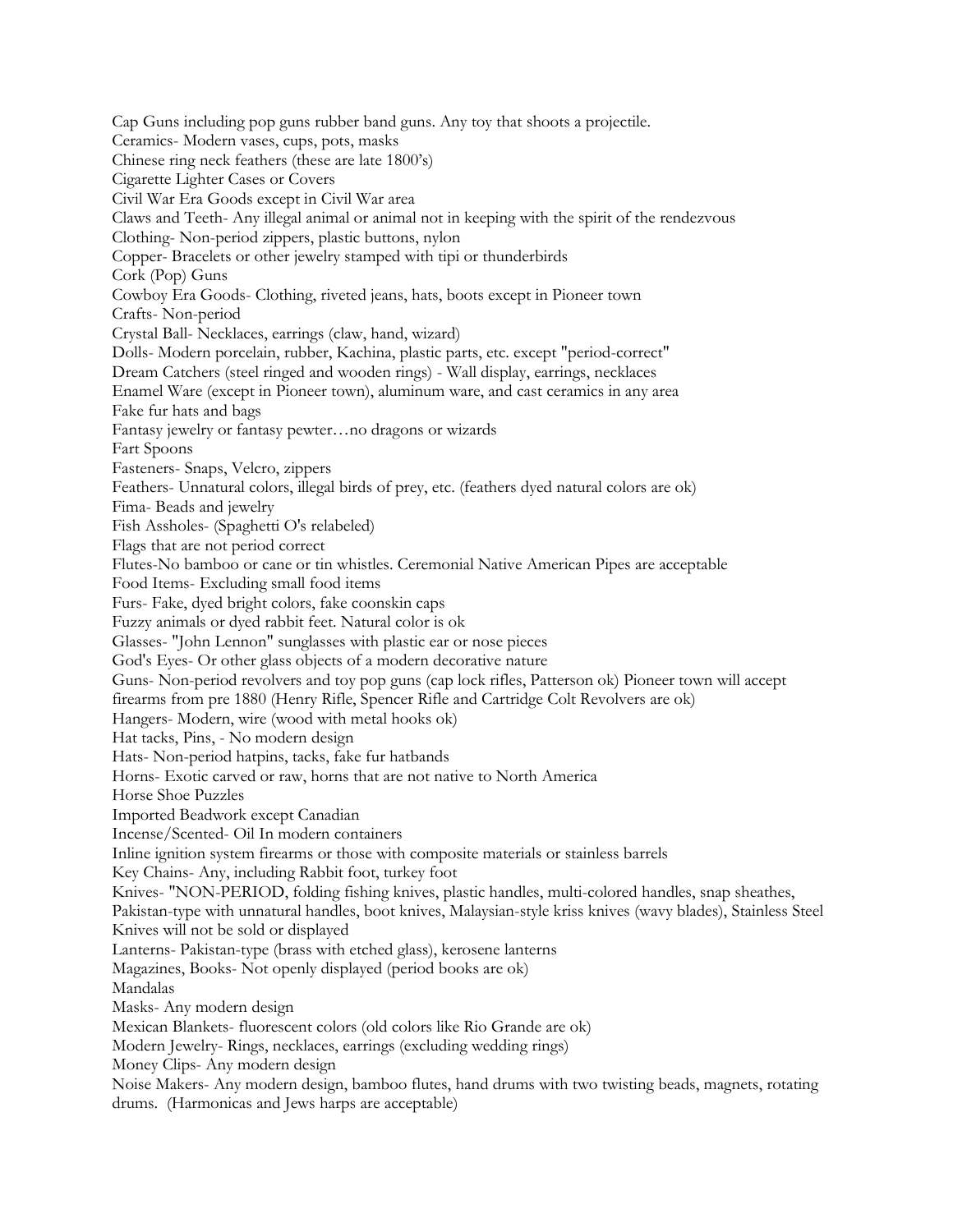Novelty Items- Road Kill items, rubber animals that jump out of a box, rattle snake eggs Oval Conchos- Oval Conchos is a later period than the Fur Trade. Pioneer town will allow pre-1880 Concho designs. Pencil Sharpeners- No modern metal Pendants- No modern metal Photo Booths- Non-period Plastic- Beads, bags, hatbands, charms, canteens, buttons, harmonicas, hair pipe. There are good replicas of animal parts to replace the ones on the endangered list are acceptable. Quilts- Discretionary item Reconstituted- Antler, and bone items Road Kill/Joke Items- (Does not mean fox, coyote, badger, and other assorted critters found on the highway) Rubber- Rubber band guns, Native American items, insects or animals, yes this includes rubber snakes Sheepskin can cover Stained Glass – jewelry and novelty items Stainless steel items such as knife blades or cooking pans Stones- Polished stone jewelry, modern cut stones, onyx jewelry, Hematite, Magnetite, Zingers. Polished stones are acceptable T-shirts Turquoise and Coral- Jewelry-modern cut or production. Strung turquoise and coral beads and nuggets are acceptable Turquoise set in silver, including rings, pendants, and bracelets Utensils- chrome items with or without antler handles (ice cream scoops) Velcro Items Weber Grills and similar camp stoves with long legs…9" Welded Items-Unless you grind out visible welds (stoves, braziers, folding grills) Wooden or toys that resemble original or reproduction functional weapons

Wooden snakes (ordinary garden snake varieties are acceptable)

Zippers, snaps or Velcro on clothing

**General** All traders must maintain themselves in a courteous and professional way. Those who do not, or who show blatant disregard for the rules of the festival may be asked to leave the event immediately and not be invited back.

 $\Box$  No sticky tags, rubber bands or plastic bags should be used in display of merchandise. Use canvas or leather scraps.

No tailgate sales; no basket sales; all traders will pay a fee.

 All items offered for sale must be pre-1840 era, and pre 1880 in Pioneer town area only Civil **War**  П. **Era Sutler? Call** 

 $\Box$ All tentage, signage, displays racks, shelving must be pre-1840 style, and pre 1880 Pioneer town.

 $\Box$  Credit card signs must be of pre-1840 style and material and pre 1880 in Pioneer town.

 $\Box$  Customers must be 18 years or older to purchase or trade for knives, tomahawks, blades, firearms, clay pipes, tobacco or other smoking-related items.

 $\Box$  Tapes & CDs are allowed, but you must keep them covered with a sign saying the items available. The sign must be pre-1840 style and pre 1880 in Pioneer town. **Civil War Era Sutler? Call**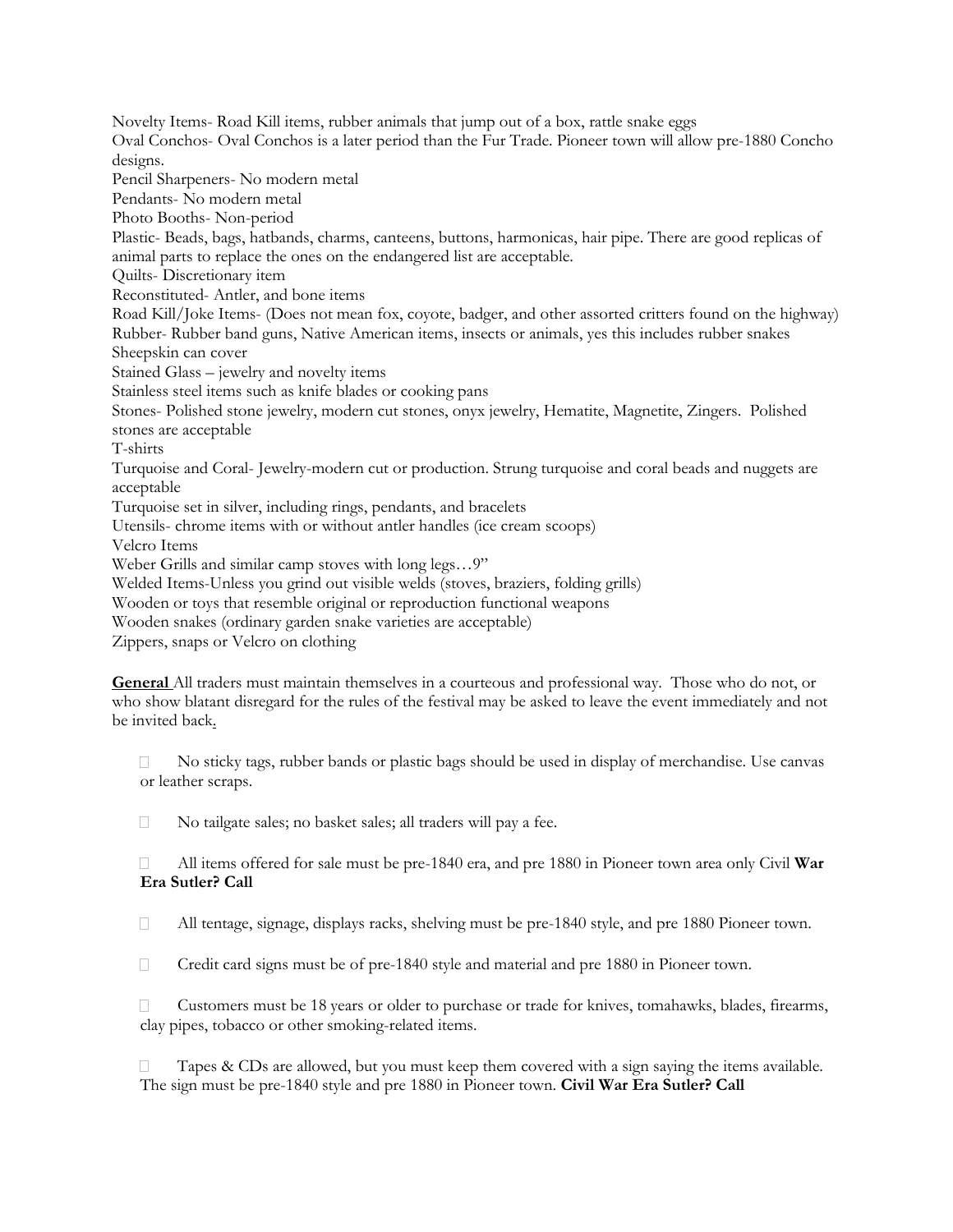No vehicles, trailers or modern vehicles or trailers can be hidden inside tents or lodges.

 $\Box$  Health laws prohibit the sale of some food items that are not packaged. This is admissible. If you use plastic or plastic packaging, contact us and we will address this on an individual basis.

- $\Box$ No screw lid jars or bottles, unless they are covered in fabric.
- Whips, toy bows and arrows and sling shots cannot be sold
- $\Box$  Wooden or other toys such as guns, knives, tomahawks, or weapons, magnifying glasses, canes containing swords in general **cannot be displayed or sold on education days**

**Our Trade Committee has set these rules with input from traders, campers and interpreters. The Trade Committee will address questions you may have regarding trade items and are the final say on any trade rules \*These rules subject to change without prior notice. \***

**\* Trade Committee: David Johnson, and Christine Jameson**

#### **THIS PAGE IS BLANK**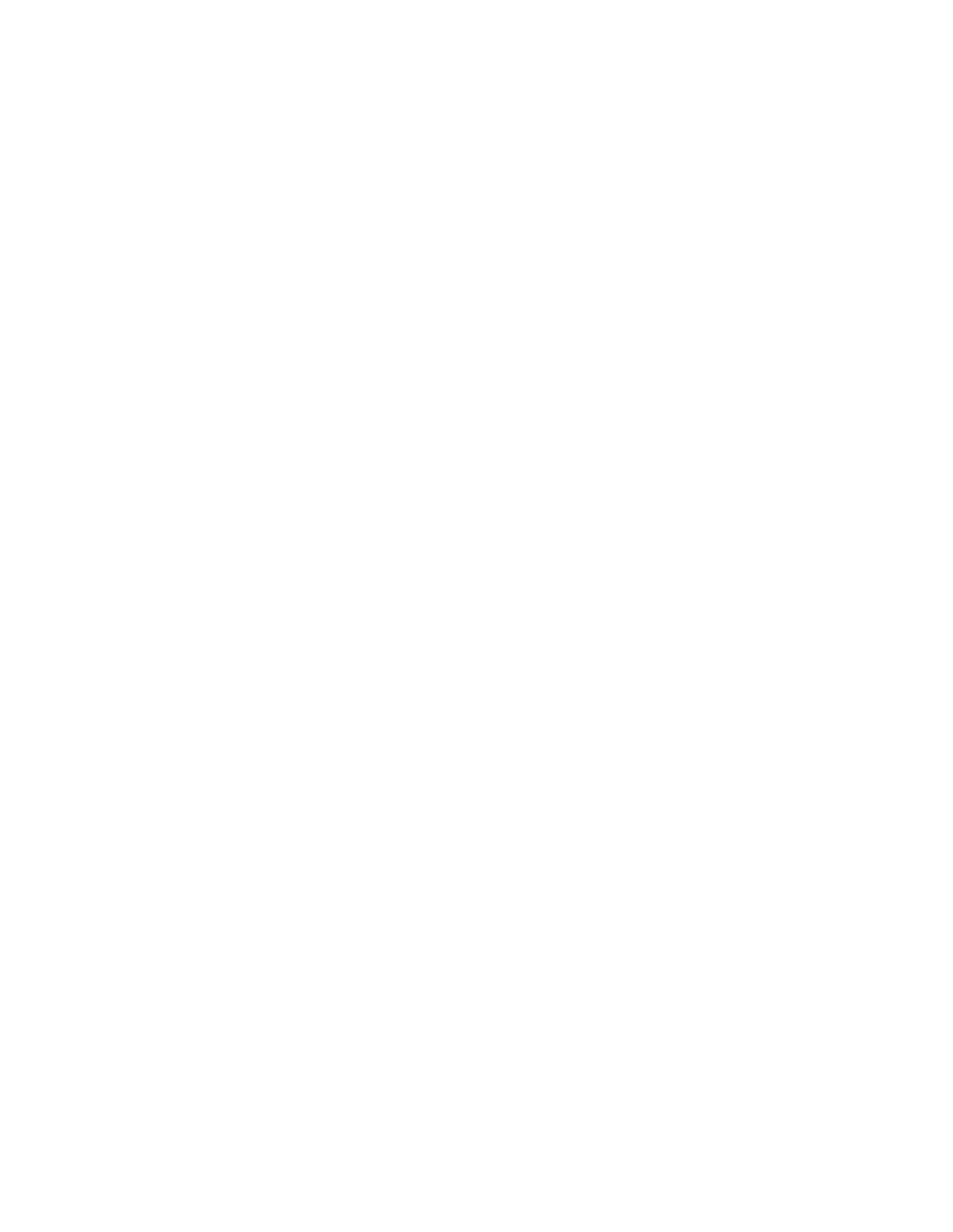| Amount paid                                                                                                                                 |  | Check # Date Site                       |                                                            |  |  |  |  |
|---------------------------------------------------------------------------------------------------------------------------------------------|--|-----------------------------------------|------------------------------------------------------------|--|--|--|--|
|                                                                                                                                             |  |                                         |                                                            |  |  |  |  |
| <b>BIR&amp;F 2022 Registration Form</b><br><b>CHECK HERE IF NEW PARTICIPANT AT BIR</b>                                                      |  |                                         |                                                            |  |  |  |  |
|                                                                                                                                             |  |                                         |                                                            |  |  |  |  |
|                                                                                                                                             |  |                                         |                                                            |  |  |  |  |
|                                                                                                                                             |  |                                         |                                                            |  |  |  |  |
|                                                                                                                                             |  |                                         |                                                            |  |  |  |  |
|                                                                                                                                             |  |                                         |                                                            |  |  |  |  |
|                                                                                                                                             |  |                                         |                                                            |  |  |  |  |
|                                                                                                                                             |  |                                         |                                                            |  |  |  |  |
| List appropriate Number(s) of vehicles: ________ car(s) only _______ car(s) and trailer(s)                                                  |  |                                         |                                                            |  |  |  |  |
|                                                                                                                                             |  |                                         |                                                            |  |  |  |  |
| (No set-up during event hours or after 10 PM or before 6:00 AM)                                                                             |  |                                         |                                                            |  |  |  |  |
|                                                                                                                                             |  |                                         | SITES ARE APPROXIMATELY 28' x 28' PLEASE PLAN ACCORDINGLY. |  |  |  |  |
| FEES: Pre-registered before July 1st                                                                                                        |  |                                         |                                                            |  |  |  |  |
| Family Registration                                                                                                                         |  | $$70.00 + $5.00/person over 4 people$   |                                                            |  |  |  |  |
| <b>Blanket Trader</b>                                                                                                                       |  | $$80.00 + $5.00/person over 4 people$   |                                                            |  |  |  |  |
| Merchant Trader                                                                                                                             |  | $$110.00 + $5.00/person over 4 people$  |                                                            |  |  |  |  |
| <b>Registered July 1st-August 31st</b>                                                                                                      |  |                                         |                                                            |  |  |  |  |
| Family Registration                                                                                                                         |  | $$80.00 + $5.00/person over 4 people$   |                                                            |  |  |  |  |
| <b>Blanket Trader</b>                                                                                                                       |  | $$100.00 + $5.00/$ person over 4 people |                                                            |  |  |  |  |
| Merchant Trader                                                                                                                             |  | $$130.00 + $5.00/$ person over 4 people |                                                            |  |  |  |  |
| Registered after August 31st                                                                                                                |  |                                         |                                                            |  |  |  |  |
| Family Registration                                                                                                                         |  | $$100.00 + $5.00/$ person over 4 people |                                                            |  |  |  |  |
| <b>Blanket Trader</b>                                                                                                                       |  | $$125.00 + $5.00/person over 4 people$  |                                                            |  |  |  |  |
| Merchant Trader                                                                                                                             |  | $$175.00 + $5.00/person over 4 people$  |                                                            |  |  |  |  |
|                                                                                                                                             |  |                                         |                                                            |  |  |  |  |
| <b>TYPE:</b> Marquee/Wall Tipi<br>□ One Pole ■ Wedge ■ Canoe ■ Other<br><b>SIZE</b> of Lodge plus awning etc.:                              |  |                                         |                                                            |  |  |  |  |
| Each adult or family unit must complete a form. If you are staying in another person's camp or want to camp next to a specific person, make |  |                                         |                                                            |  |  |  |  |

*note on this form.*

MAKE CHECKS PAYABLE TO BIG ISLAND RENDEZVOUS.

Big Island Rendezvous & Festival, Inc., 132 North Broadway, Albert Lea, MN 56007.

#### **ALL APPLICATIONS MUST BE SIGNED IN ORDER TO BE PROCESSED**

I have read the rules and agree to abide by them. I agree that Big Island Rendezvous & Festival, Inc. is not liable for loss, damage or injury to me, family, guests, property or anyone else under my care before, after or during the course of the event. I will hold harmless, Big Island Rendezvous & Festival, Inc., and any representatives, volunteers, staff or otherwise, for losses resulting from acts or omissions or those of my minor children or guest's children. I also agree that any images or recordings of family, guests, property or I may be used to market and promote Big Island Rendezvous & Festival, Inc. at no cost.

Print Name Legibly\_